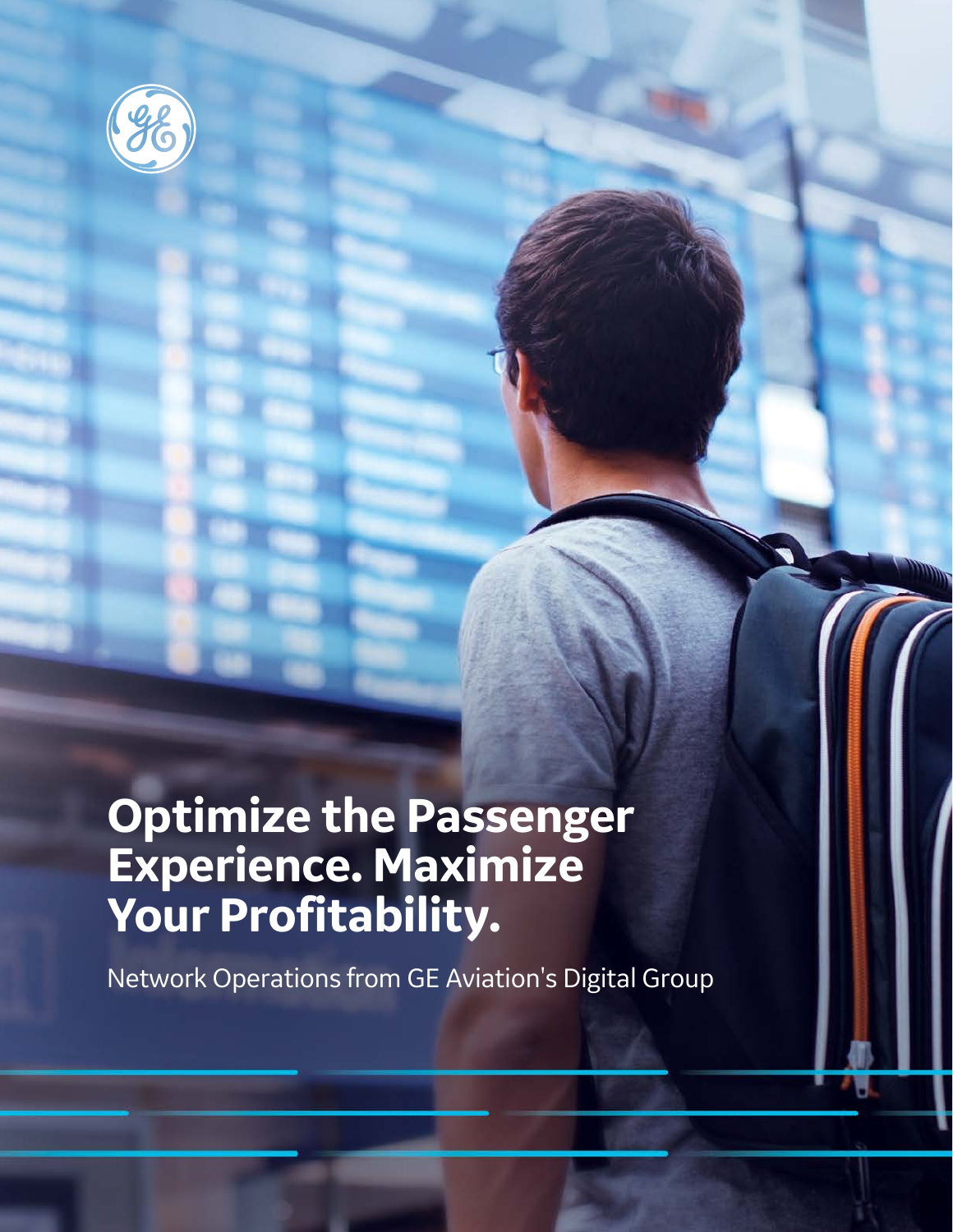By minimizing the impact of delays, cancellations and other disruptions, Network Operations enables airlines to improve passenger satisfaction, reduce costs, increase profitability and achieve overall operational excellence.

Disruptions like weather, mechanical issues, unavailable crew or security delays can impact your schedule, crew, passengers, maintenance, airport and overall bottom line.

### One product to help you manage potential airline disruptions

Solutions within Network Operations can help reduce disruption costs for commercial airlines up to 20% with real-time disruption management and operational efficiency. This portfolio of products offers operations insights, recovery optimization and passenger protection to minimize the impact of delays and cancellations.

The ultimate goals? To improve your customer's experience with your airline and increase your profitability.

Network Operations is an advanced product suite of digital solutions for commercial airlines designed to help manage and mitigate disruptions.

### Operational challenges



of disruptions are caused by technical and operational delays

of disruptions are caused by extreme weather



of disruptions are caused by non-extreme weather



Commercial airlines face numerous challenges due to delays and cancellations–it's how your airline handles them that sets you apart. Your response could mean the difference between a seamless passenger experience and a loss of brand loyalty.

Airlines spend an average of \$281 per disrupted passenger. Annually, airlines worldwide **lose \$25 billion** due to delays, cancellations and other irregular operations.

# What is Network Operations?

## \$25,000,000,000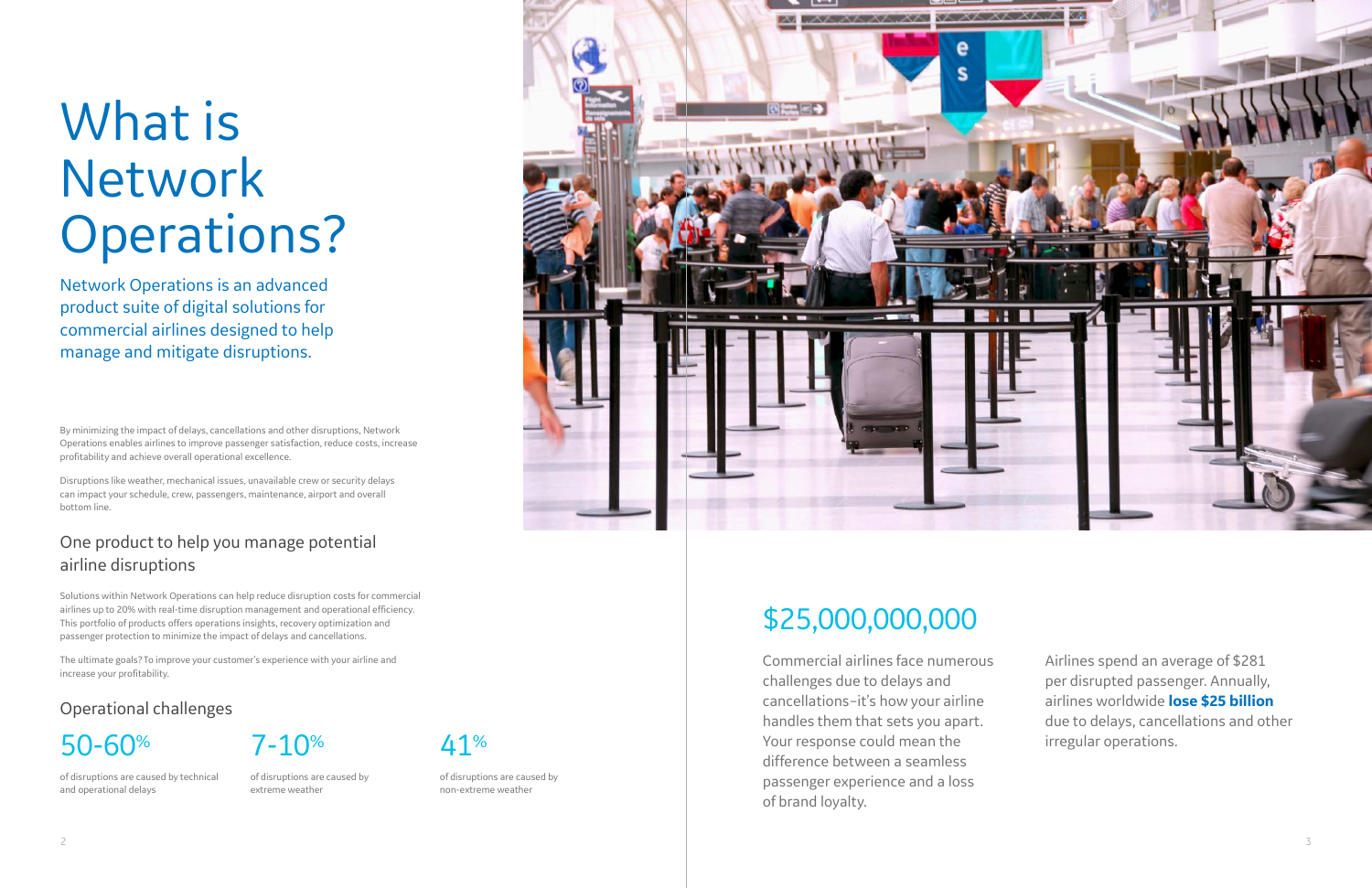#### **Reducing delays and cancellations:**

Use data to make the most informed decisions to maximize customer satisfaction and minimize cost. Products of Network Operations improve the recovery time of aircraft, crew and passenger schedules and prevent disruptions from propagating through the network schedule.

#### **Avoiding a repeat of costly disruptions within your airline:**

Dynamically select a range of factors to look into the future and gain insights into the effect of anticipated disruptions. Products of Network Operations provide post-event analysis for airlines to assess operations over specific periods in the past, including side-by-side analysis of the actual and predicted cost, helping drive internal policy changes.

| $\Xi$ Exceptions<br>Scenarios                                                           | $592$ Admin                                                                       |  |  |  |  |  |  |  |
|-----------------------------------------------------------------------------------------|-----------------------------------------------------------------------------------|--|--|--|--|--|--|--|
| <b>All Scenarios</b><br>10 Oct 21                                                       |                                                                                   |  |  |  |  |  |  |  |
| Generated<br>Must Commit By<br><b>Status</b><br>Available<br>10 Oct 2051<br>10 Oct 2150 | Recovery Window<br>10 Oct 2217 - 12 Oct 2117                                      |  |  |  |  |  |  |  |
| <sup>87</sup> 9 Aircraft Route Changes                                                  | (#) Aircraft Swaps                                                                |  |  |  |  |  |  |  |
| 119                                                                                     | 181                                                                               |  |  |  |  |  |  |  |
| Original Path New Path<br>Out of Balance<br>34<br>85<br>0                               | Within<br>Equip. Sub<br>Between<br>Subfleet<br>Subfleets<br>168<br>13<br>$\Omega$ |  |  |  |  |  |  |  |
| kk Impacted Passengers                                                                  | <b>O</b> Delayed Flights                                                          |  |  |  |  |  |  |  |
| 23619                                                                                   | 117                                                                               |  |  |  |  |  |  |  |
| Spilled<br>Cancelled<br>Delayed                                                         | $\leq$ 15 MINS $\leq$ 60 MINS $\leq$ 180<br>>180                                  |  |  |  |  |  |  |  |

#### **Preventing mechanical disruptions:**

Minimize impacts to flights, crews, passengers, aircraft routes and maintenance with fast solutions to large-scale problems. Network Operations enables full operational awareness and visibility through seamless integration into any IT operating system and comprehensive analysis among all departments.

#### **Mitigating weather delays and lessening the loss of airport slots:**

Execute flight schedule changes and cancellations, conduct aircraft routing and equipment swaps and make fixes to crew assignments and pairing. Network Operations' easy-to-use dashboards deliver at-a-glance views across the organization, enabling better, faster decision-making from the executive suite to operations and maintenance.

## $\frac{1}{2}$

#### **Decreasing passenger misconnections, minimizing rebookings on other airlines and avoiding hotel or meal compensation:**

Automate the rebooking of new itineraries, use personalized notifications for passengers, monitor notifications and confirmations and enhance the overall passenger experience. Network Operations identifies disrupted passenger itineraries, rapidly finds alternate flights using available seat inventory, prioritizes passengers for rebooking, and sends timely notifications.

Irregular operations cost airlines in measurable and immeasurable ways–neither of which is ideal for business.

**Measurable impacts** include operating costs, on-time performance, passenger compensation and rebooking fees. More subjective impacts include negative press, lowered passenger satisfaction and a potential loss of brand loyalty and reputation.

Network Operations helps mitigate the effects of irregular operations, empowering airlines to manage operations and maintain their brand reputations.

|                                                      |              | (a) Exceptions                                |                                                              | Flight Details  |                                                                    |                              | What if Cancellation                                  |                                        |                           |                            | Flight Impact                                         |                                                            | allal Post Analysis                                                |                      |                                                     | 02 Aug 2018 06:00 UTC<br>utester<br>$\checkmark$ |                                           |                |             |                                        |                                             |                                             |                  |
|------------------------------------------------------|--------------|-----------------------------------------------|--------------------------------------------------------------|-----------------|--------------------------------------------------------------------|------------------------------|-------------------------------------------------------|----------------------------------------|---------------------------|----------------------------|-------------------------------------------------------|------------------------------------------------------------|--------------------------------------------------------------------|----------------------|-----------------------------------------------------|--------------------------------------------------|-------------------------------------------|----------------|-------------|----------------------------------------|---------------------------------------------|---------------------------------------------|------------------|
| <b>STATION</b><br>$DXB \sim$                         |              | TYPE                                          | Delays $\sim$                                                | 92%             | ARRIVAL OTP                                                        | 75%                          | <b>DEPARTURE OTP</b>                                  |                                        | -------                   | Target OTP<br>Actual OTP   |                                                       |                                                            | >15m<br>2.60m                                                      |                      | $\geq 180m$                                         | Cancelled                                        | <b>A PAX Misconnect</b><br>S Welfare Cost |                |             | 26<br>۰                                | E Crew Impact<br>← Aircraft Restrictions 13 |                                             | 10 <sub>10</sub> |
| $\times$ TOP FLIGHTS                                 |              |                                               |                                                              |                 |                                                                    |                              |                                                       |                                        |                           |                            |                                                       |                                                            |                                                                    |                      |                                                     |                                                  |                                           |                |             |                                        |                                             |                                             |                  |
| <b>ARRIVALS</b>                                      |              |                                               |                                                              |                 | 25/200                                                             | <b>DEPARTURES</b>            |                                                       |                                        |                           |                            |                                                       |                                                            | 13/158                                                             | <b>CANCELLATIONS</b> |                                                     |                                                  |                                           |                | 2/358       |                                        |                                             |                                             |                  |
| FLT.<br>GE636/02<br>GE165/02<br>GE657/02<br>GE444/02 |              | ARCFT<br>N852DN<br>N303DO<br>N847DN<br>N868DN | ORIG-DEST<br><b>BOS-EWR</b><br>PHX-EWR<br>LHR-EWR<br>POP-EWR |                 | MISCONX<br>F6 J18 Y120<br>F5 J19 Y80<br>$F - J - Y -$<br>F1 J6 Y56 |                              | DELAY<br>$+04:56$<br>$+03:12$<br>$+01:14$<br>$+01:03$ | FLT<br>GE333/02<br>GE112/02<br>GE45/02 | ARCFT<br>GE6967/02 N123DO | N858DN<br>N789DO<br>N654DN | ORIG-DEST<br>EWR-MEX<br>EWR-OSL<br>EWR-SAN<br>EWR-LHR |                                                            | MISCONK<br>F6 J18 V120<br>F5 J19 V80<br>$F - J - V -$<br>F1 J6 Y56 |                      | DELAY<br>$+04.56$<br>$+03:12$<br>+01:14<br>$+01:03$ | FLT<br>GE157/02<br>GE165/02                      | ARCET<br>N234DO<br>N678DN                 |                |             | ORIG-DEST<br><b>BOS-EWR</b><br>PHX-EWR |                                             | <b>MISCONX</b><br>F6 J18 Y120<br>F5 J19 Y80 |                  |
|                                                      |              |                                               |                                                              |                 |                                                                    |                              |                                                       |                                        |                           |                            |                                                       |                                                            |                                                                    |                      |                                                     |                                                  |                                           |                |             |                                        |                                             |                                             |                  |
|                                                      |              |                                               |                                                              |                 |                                                                    | GE165<br>Sk.<br><b>GE657</b> |                                                       |                                        |                           |                            |                                                       | <b>GE157</b><br>显卡<br><b>GE636</b><br>5点 卡<br><b>GE444</b> |                                                                    |                      |                                                     |                                                  |                                           |                |             |                                        |                                             | <b>GE200</b>                                |                  |
|                                                      |              |                                               |                                                              | GE625           |                                                                    | 豆卡<br>GE 16                  |                                                       |                                        |                           | <b>GE311</b>               |                                                       | $\mathcal{X}$<br><b>GE777</b>                              |                                                                    |                      |                                                     |                                                  |                                           |                |             |                                        | <b>GE1550 GE410</b>                         | 无 士                                         |                  |
|                                                      | <b>GE123</b> |                                               | <b>GE456</b>                                                 | 言え<br>GE22<br>÷ | <b>GE11</b>                                                        | <b>A</b>                     | GE 21 GE 109<br><b>◆ SE ◆ SE H</b>                    |                                        |                           | $5 + 14$<br><b>GE836</b>   | GE918<br><b>★ S 显卡</b>                                | s.<br><b>GE567</b><br>$\pm$                                |                                                                    |                      |                                                     |                                                  |                                           | <b>Sk + Sk</b> | GE223 GE224 |                                        | S 24 St +<br>GE1551 GE420<br>5 今 夫皇         |                                             |                  |
| Arrivals<br>21:00<br>Departures                      | 22:00        | 23:00                                         | $2$ AUG<br>00:00                                             | 01:00           | $\langle \cdot   \cdot \rangle$<br>02:00                           | 03:00                        | 04:00                                                 | 05:00                                  | 06:00                     | 07:00                      | 08:00                                                 | 09:00                                                      | 10:00                                                              | 11:00                | 12:00                                               | 13:00                                            | 14:00<br>15:00                            |                | 16:00       | 17:00                                  | 18:00                                       | 19:00                                       | 20:00            |

## Overcome today's #1 challenge with Network Operations

#### Network Operations outcomes

- Reduce delays and cancellations
- Lower the occurrence of misconnections
- Protect high-revenue flights and loyal passengers
- Minimize rebookings on other airlines
- Reduce the loss of airport slots
- Avoid compensation for hotels and meals
- Manage crew and passenger welfare
- Mitigate weather delays
- Prevent mechanical disruptions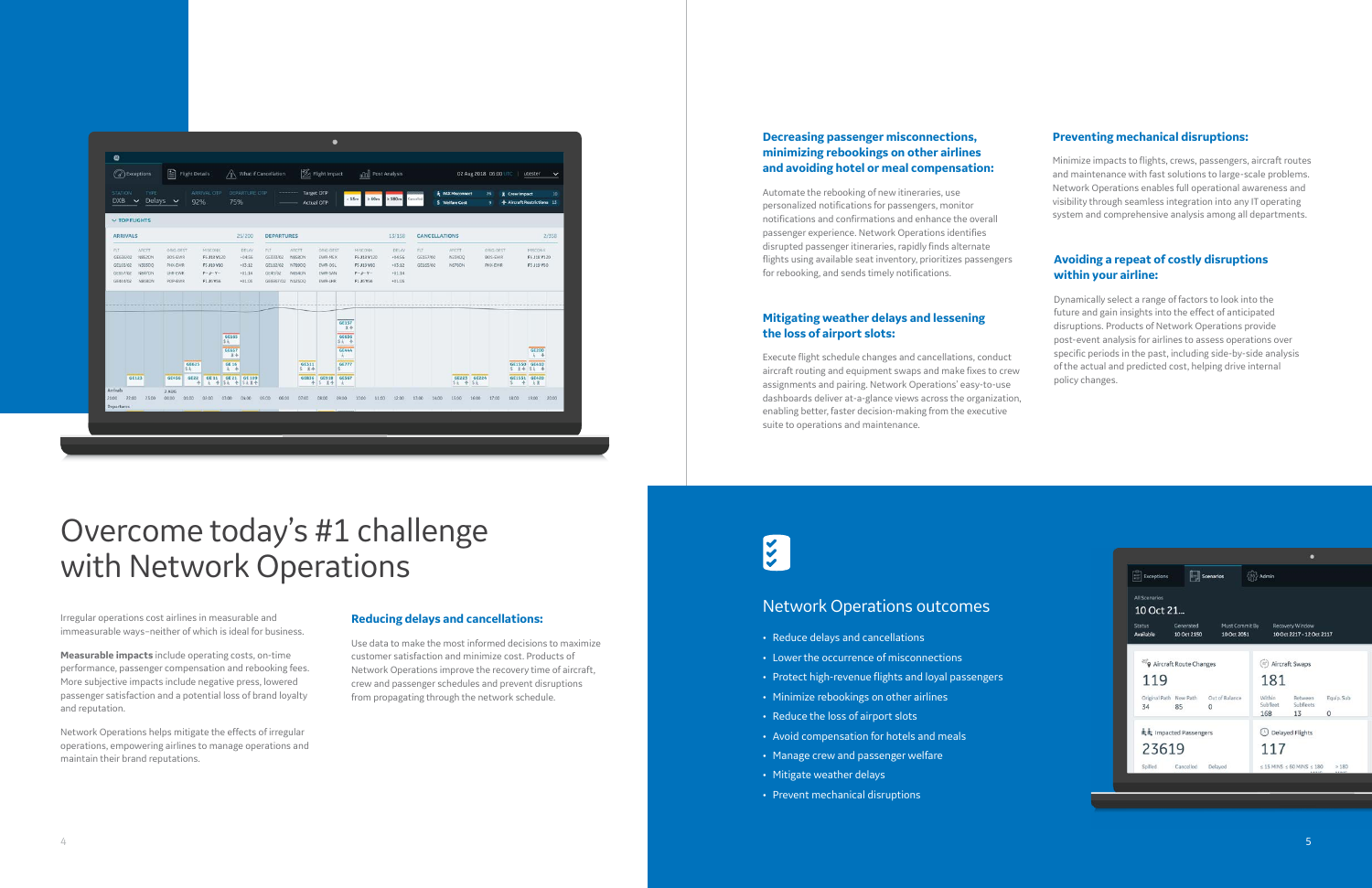Irregular operations can equate to a 4% revenue and cost impact. The faster your airline operations can recover from unexpected delays and cancellations, and the faster passengers can be rebooked and on their way, the faster you can protect revenue and improve the passenger experience.





## Network Operations product suite capability

#### **Operations Insights**

Disruptions are often time-critical and too complex for manual processing. Network Operations provides disruption visibility with real-time data to facilitate operations decision-making by displaying the impact to crew, passengers, and revenue. You can immediately detect live problems, or input anticipated disruptions to gain insights into the network effect.



#### **The Scenario:**

Your airport has been closed for 6 hours due to an unforeseen event. 200 flights and 30,000 passengers have been impacted.



### Leadership

GE Aviation's Digital Group is the only solutions provider for airlines to combine in-depth expertise with advanced optimization technology to help airlines recover faster from disruptions. The proven Network Operations suite of digital solutions is compliant, flexible, adaptable and system agnostic.

### Experience

The solutions in the Network Operations portfolio have been developed and improved over the past 20 years, with more than 1 million man hours invested. These solutions are used by prominent commercial airlines for advanced planning optimization and recovery.

#### Innovation

Network Operations is the only suite of digital applications for commercial airlines that combines real-time data from multiple systems with best-in-class algorithms to deliver cost, revenue and operational insights, resulting in faster, smarter and automated decision-making.



#### **Recovery Optimization**

Once a disruption event has been identified, Network Operations helps you take action to recover, whether it be swapping equipment, rebooking passengers, or moving and extending crews. The goal is to minimize the impact to flights, crew, and passengers. Designed for high-speed computing, the optimizer is used for small and large-scale disruptions.

#### **Passenger Protection**

Instantly detect disrupted passengers, identify misconnections and cancellations, and report on disrupted passenger status and airport congestion. Network Operations allows you to prioritize PNRs according to airline objectives and passenger value, and quickly generate new itineraries to minimize cost and retain revenue.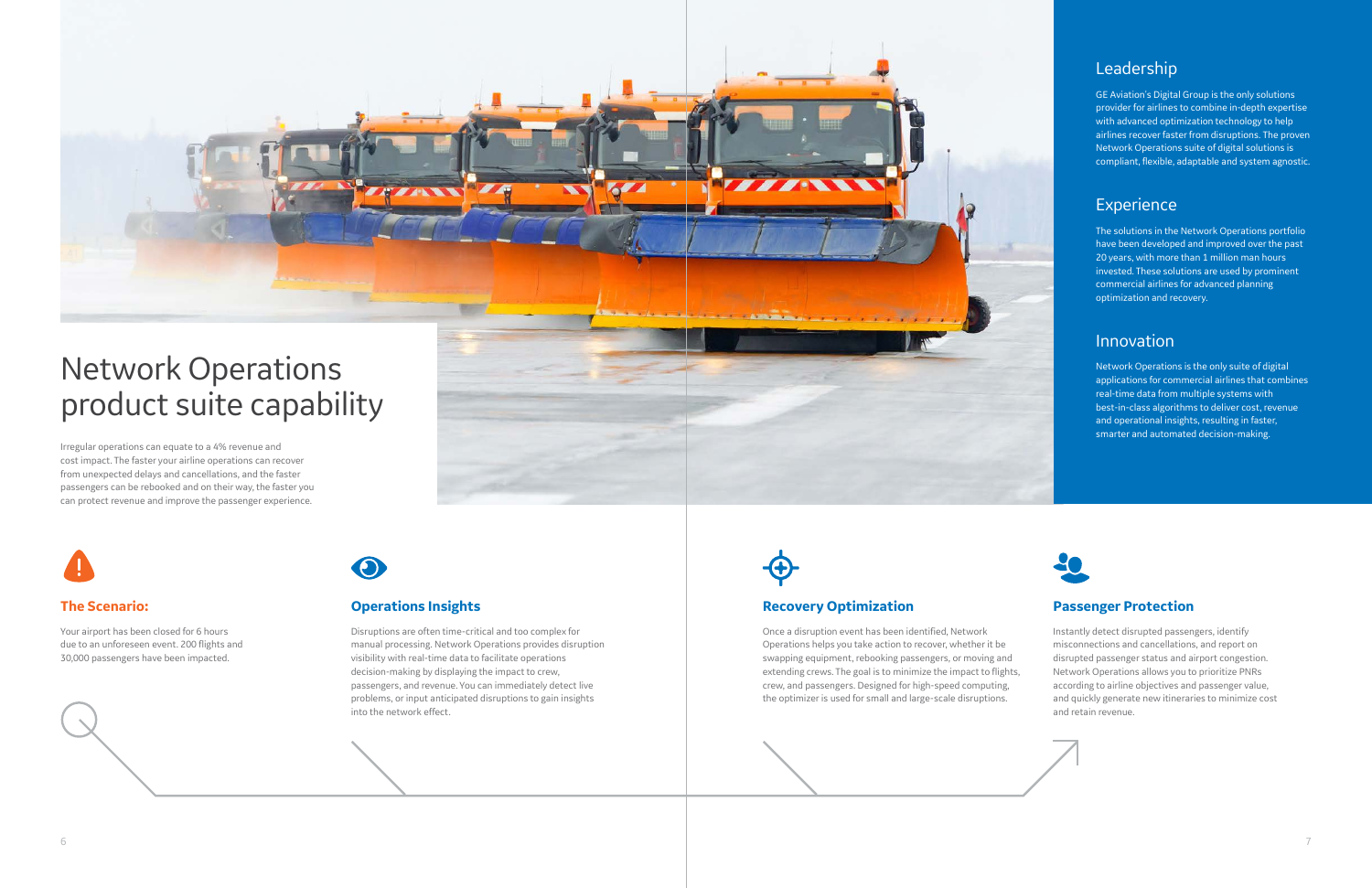فالعرب خنيف

### Projected:

Based on customer validation and public information for 2016, a growing low-cost carrier we assessed was found to have the potential of a multiyear savings of more than \$38 million using the Network Operations suite of products.

Leveraging the value calculator from GE Aviation's Digital Group, your airline can calculate the potential savings from adopting the Network portfolio of products.

Performance:

18%

reduction in cancelled flights

13%

reduction in delayed flights

2% improvement in on-time performance

## Customer savings

Savings:

30% reduced cancellation revenue loss

8%

reduced delay revenue loss

9%

reduced travel vouchers

29% reduced crew cost

**START** 

16% reduced welfare cost

9% reduced customer call center cost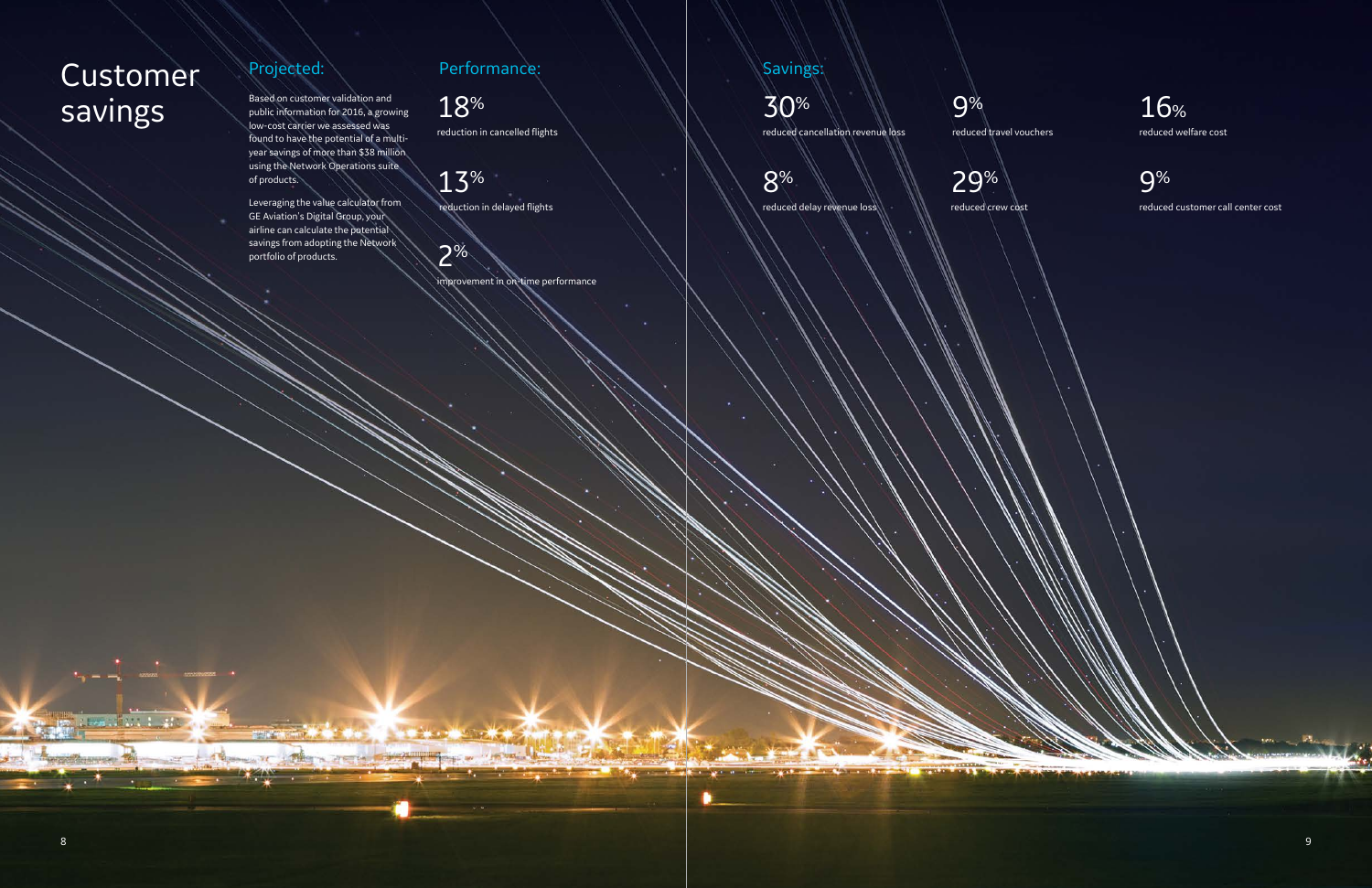

## Operations: Have complete visibility

Recover from and respond to irregular operations quickly and smartly by maintaining a centralized view of your entire organization. Network Operations helps you manage your data to take quick action to redeploy crews, reassign passengers, and respond to other disruptions, all while reducing operating costs and keeping operations running.

## E



## Revenue:

### Better for your brand, better for your bottom line

Network Operations helps save your operation millions through improved operational efficiencies. Recoup millions in lost revenue, improve the passenger experience, build greater brand loyalty, bring more accountability to operations, gain a competitive edge, and focus on growth.



## Information technology:

### Achieve critical outcomes at a lower cost

Applications within the Network Operations product suite are system agnostic and integrate with your existing systems. Implement Network Operations all at once or leverage the fast, cost-effective by recovery event offering.

Protect existing investments in other systems, applications or devices, deploy all-atonce or in a phased approach, all in the Cloud. Drive business outcomes right from your airline's network. Network Operations is available as a digital alternative to inhouse development, providing unique visibility across airline operations.



### Maintenance:

### Execute efficient, scheduled maintenance

Network Operations helps your airline protect critical maintenance during disruptions. Respecting aircraft scheduled maintenace drives costs down and improves overall airline efficiency.

Contact your GE Aviation representative at +1 (512) 452-8178 or via aviationdigital@ge.com to learn more about how your airline can benefit from Network Operations.